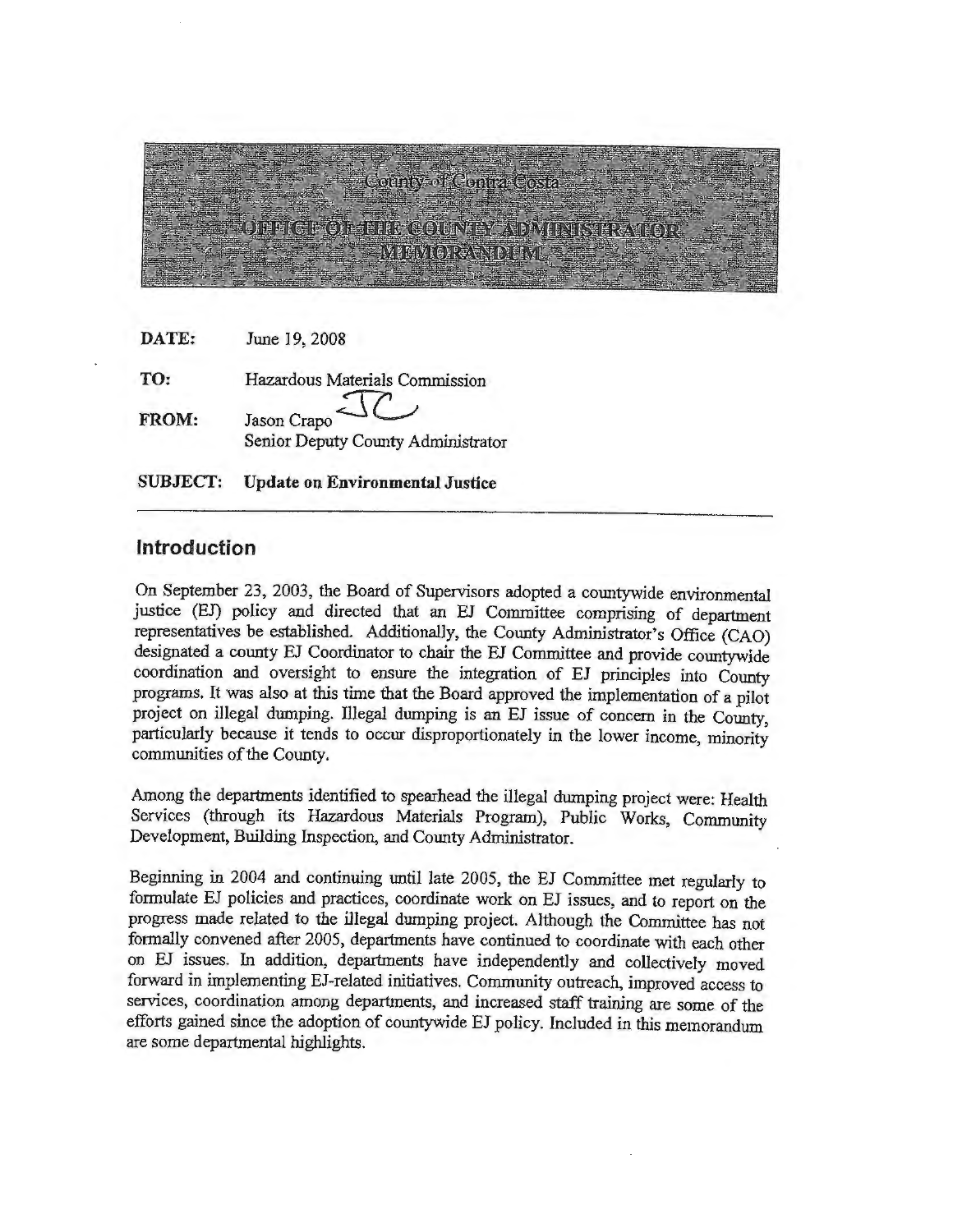The CAO remains committed in supporting County departments in their efforts to address various EJ issues. We welcome suggestions on how the County can do better in this area.

# **Department Highlights**

## **Department of Conservation and Development (DCD)/Building Inspection Division (BID)**

- BID switched to Hybrid and Natural Gas vehicles as a conscious effort to be an environmentally-friendly department.
- BID adheres to the principle of enforcement equity in implementing Building and Zoning Codes equally in all neighborhoods.
- BID established the Residential Rental Inspection Program to proactively identify blighted and deteriorated housing stock. This program promotes the safety and preservation of all single and multiple-family residential rental units and enhances the quality of life for all residents of the County.
- BID provides one Code Enforcement Inspector to the City of Richmond who is assigned to act as a Health, Zoning and Building Inspector. This is a pilot program funded by the Richmond Sanitation District, with emphasis on weed abatement and illegal dumping.
- BID provides one Code Enforcement Inspector for the Bay Point community to work on health and zoning concerns.
- The Neighborhood Preservation Program provides loans to low and moderateincome persons to improve their homes by correcting health and safety problems and improving livability.
- BID expanded access to information by hiring more bilingual staff to assist non-English speaking customers and printing program flyers and pamphlets in Spanish.

### **Department of Conservation and Development (DCD)/Community Development Division (COD)**

- Participated in EJ pilot project on illegal dumping:
	- }> Instrumental in the development of the County's multi-departmental Illegal Dumping web page that helps the public navigate the system easier.
	- }> Develop and implement North Richmond Waste & Recovery Mitigation Fee Expenditure Plan involving strategies to help combat illegal dumping and blight in North Richmond.
	- >" Participated and supported the *Keep North Richmond Beautiful* program and related efforts to curb illegal dumping and graffiti.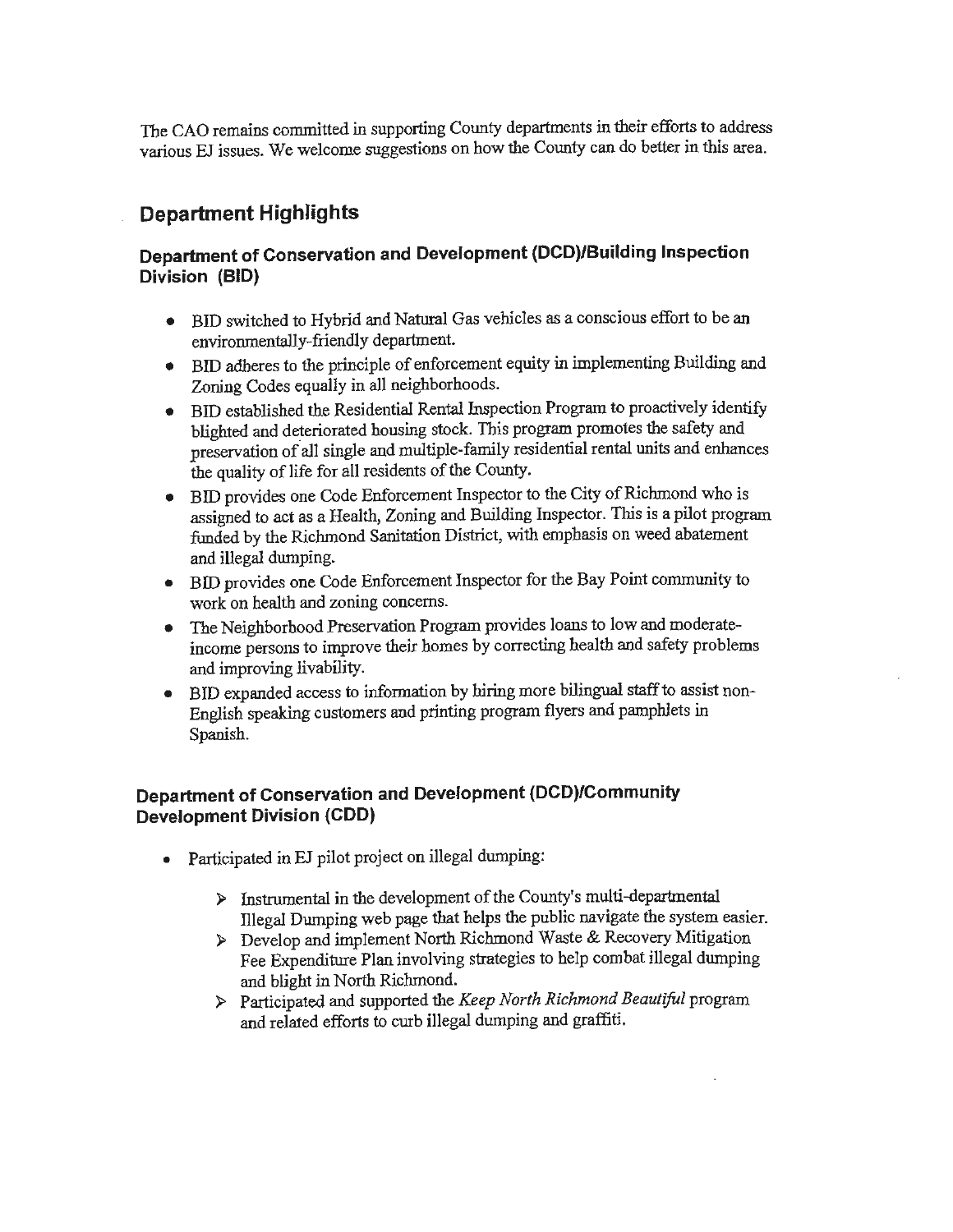- Ensure just and equal access to CDD information and procedures by jointly initiating with BID & Public Works the following initiatives as components of the on-going "Municipal Services" coordination effort:
	- $\triangleright$  Complement the services currently provided at the Application and Permit Center (APC) in Martinez with appointment-based services offered at regional locations throughout the County. This allowed residents in different areas of the County to receive plan check and planning assistance closer to their residence.
	- $\triangleright$  Provide the public with a lead contact for their geographic area to ensure better access to services.
	- $\triangleright$  Develop a joint community outreach system where representatives from Public Works, BID, and CDD are available to attend community meetings and other media forums to infonn the public on County services.
	- )> Improved the CDD website and phone directory listing to ensure information is easily accessible and understandable
	- $\triangleright$  Hired translators for some community meetings and at least one public hearing due to special circumstances.
	- )> Publish Park Recycling Posters in English and Spanish to promote proper beverage container recycling.

#### **Public Works (PW)**

- PW continues to work on improving its communication and community outreach
	- }> *Department Strategic Plan*  The department is in the process of developing a new strategic plan, which will have stronger communication, customer service and service delivery, and community outreach components.
	- )> *Community Liaison/Community Informer* -PW expanded outreach in the unincorporated communities by designating a liaison who has participated in over 40 community meetings in 2007, and by distributing the *Community Informer Newsletter* which highlights department projects, programs, and provides answers to frequently asked questions and contact information.
	- )> *Municipal Services Improvements*  A multi-department initiative to improve services within the Land Development program has been developed that resulted in establishment of regional offices for easy access. PW is also partnering with DCD to expand its newsletter to include infonnation on CDD and BID programs.
	- )> *Improved Website*  PW will be launching a new website by the end of June that will provide easier access to information to better serve communities.
	- )> *Outreach to Elementary Schools and Colleges-* PW's Equal Opportunity Advisory Committee has been going out to elementary schools and colleges in areas with diverse populations to talk about the role of public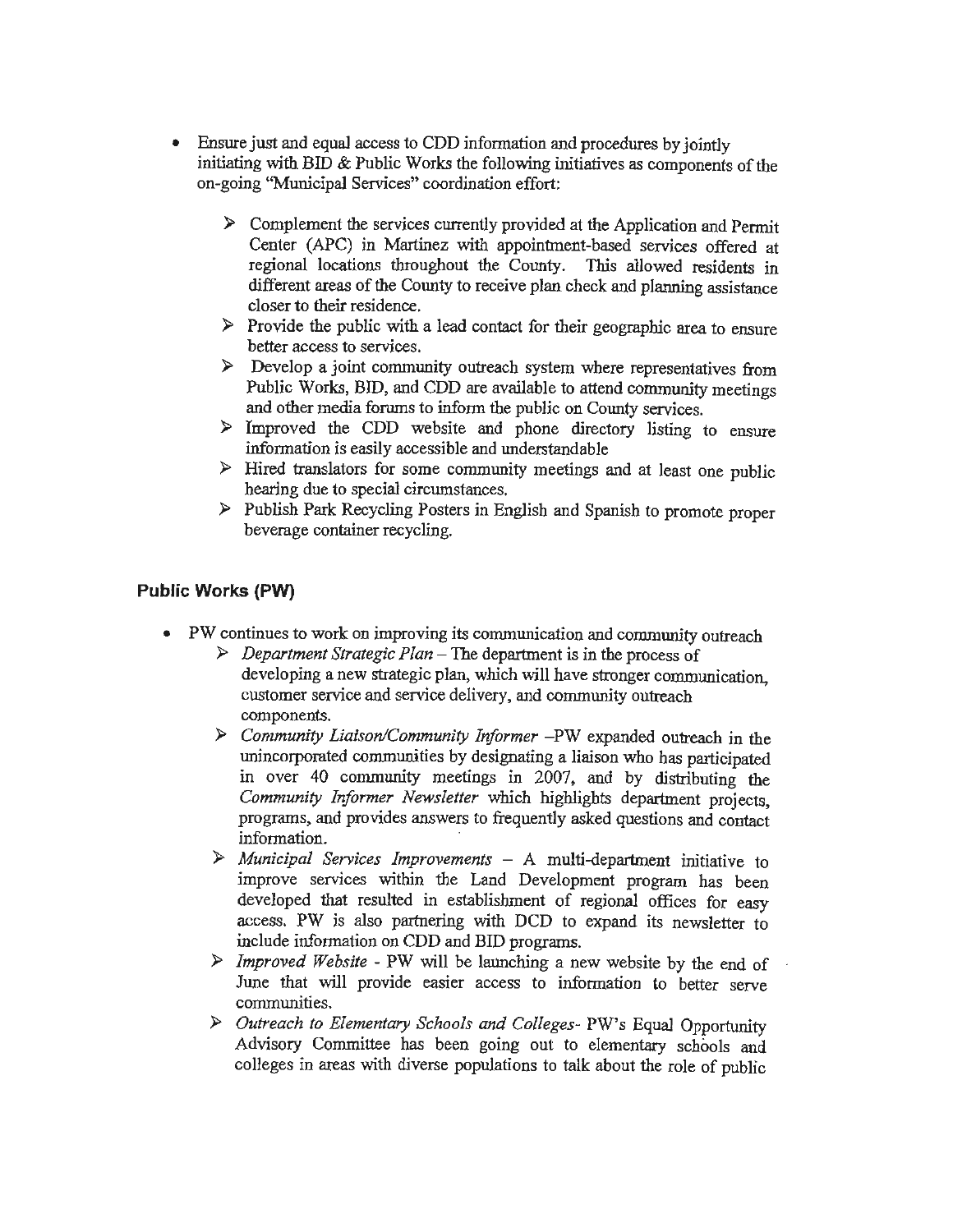works in the community, the importance of education, and the job opportunities available in the department. A video of Public Works, starring high school students, was developed for high school audience and is being circulated to all high schools in the county as an outreach/ career development tool.

- Education Programs and Job Training Outreach
	- > *Facilitative Leadership Training* All management staff at PW have been<br>trained in Facilitative Leadership. This training has improved trained in Facilitative Leadership. communication, interpersonal and leadership skills of department management, increasing effectiveness at communicating with communities.
	- *» Watershed Program Outreach-This* program conducts several education and outreach initiatives, including the 2008 Watershed Calendar. calendar is mailed to every residence in the unincorporated county and provides education tips to reduce pollution in all neighborhoods.
	- *» Project Outreach*  Community Outreach for PW projects continues to be improved. For example, for the Pacifica A venue improvement project in Bay Point, a presentation was made to the neighboring schools with participation by 120 fourth and fifth grade students.
- *lllegal Dumping Pilot Project*  PW continues to participate in a multi-department task force to reduce illegal dumping in the county.
- Pollution Prevention/Quality of Life
	- $\triangleright$  *Built Environment* This is a multi-department effort to establish recommendations to improve quality of life and reduce pollution in urban areas.
	- *» Pollution Reduction Programs*  The Watershed Program has several initiatives to reduce pollution in older urbanized areas through street sweeping, household hazardous materials pick-up programs, illicit discharge, enforcement and other programs targeted at specific pollutants of concern.
	- *» Integrated Pest Management (!PM)*  PW participates on a multidepartment task force to reduce pesticide use throughout the county.
	- *» Street Standards*  PW takes the lead in a multi-agency and multijurisdictional effort to revise and update Street Standards to reduce pollution from impervious surfaces, increase infiltration of stormwater and improve quality of life through better access.
	- > *Greenhouse Gas Emissions*  PW participates on a multi-department task force to identify actions for the County to reduce greenhouse gas emissions and air pollution throughout the County.
	- *» Neighborhood Health*  PW participated in the North Richmond Truck Access Study looking at ways to reduce truck traffic through communities and recommend transportation improvements to achieve study goals. PW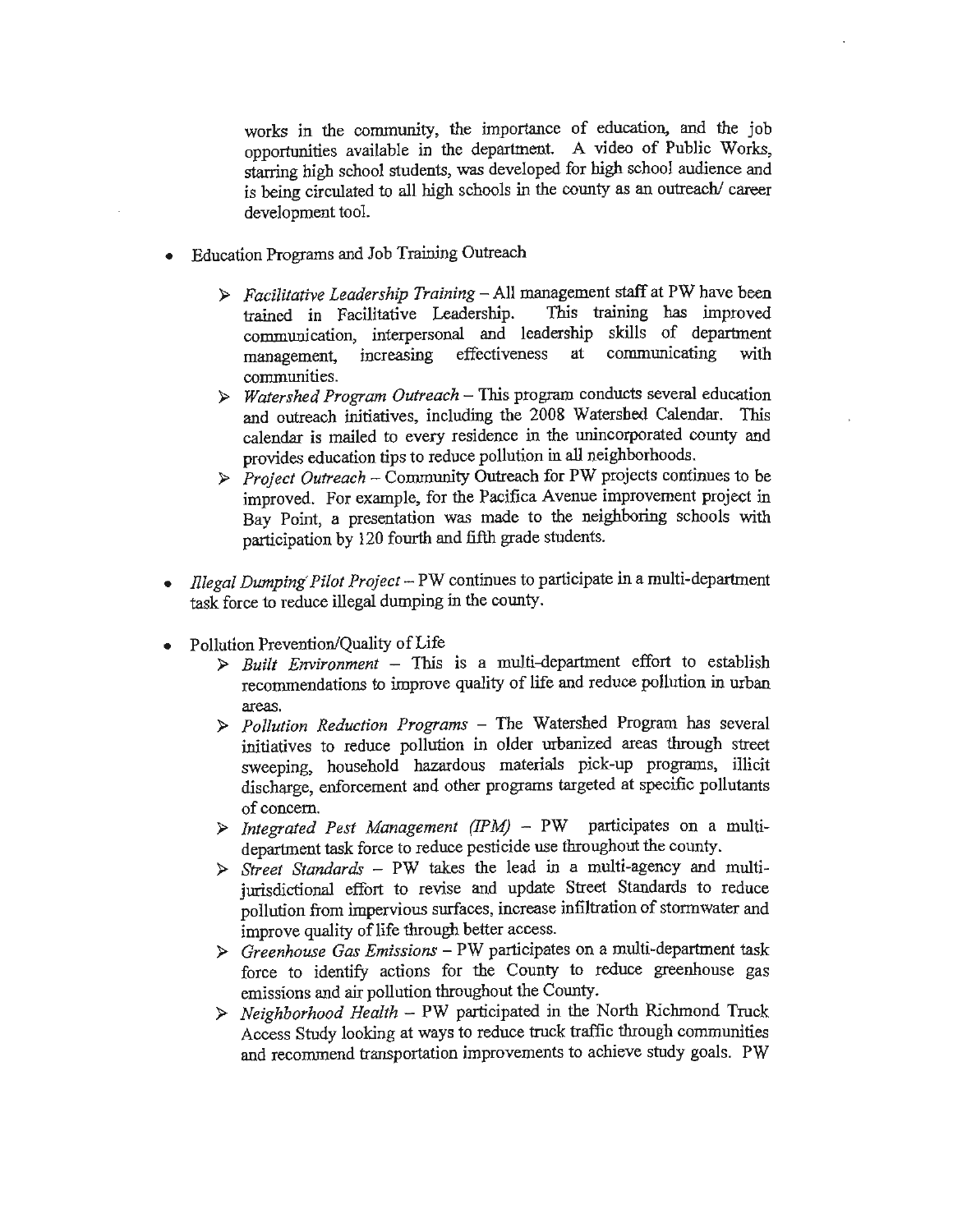September 19, 2008

Dear Supervisor :

I am writing you on behalf of the Contra Costa County Hazardous Materials Commission to urge you to reenergize the implementation of the County's Environmental Justice policy. The Commission was intimately involved with the conceptualization, development, and passage of the Environmental Justice policy the Board of Supervisors adopted in 2003. We were very pleased that initially after adoption County Departments, working in cooperation with the County Administrator's Office, successfully engaged in a number of activities directed by the Board of Supervisors to implement the policy. Unfortunately, since then several of these key activities have fallen by the wayside. The Hazardous Materials Commissions believes that for the County Environmental Justice policy to be truly successful, these key activities need to be restored as they were envisioned when the policy was originally adopted in 2003.

The Environmental Justice policy adopted in 2003 by the Board of Supervisors directed the CAO's office to appoint a coordinator who would be responsible for County-wide oversight of Environmental Justice in the long term, and to chair periodic meetings with departmental Environmental Justice representatives to ensure integration of the Environmental Justice policy into the workings of the County Departments on an on-going basis. County Departments were also directed to report annually to the Board of Supervisors through the Environmental Justice coordinator on their performance in the area of Environmental Justice.

Initially, an Environmental Justice Coordinator was appointed from the CAO's office who brought representatives from County departments together periodically in open public meetings. The group successfully developed a multi-departmental approach to dealing with the issue of illegal dumping. In 2006 the person appointed as Coordinator retired and the position was not reassigned to another staff person. As a result, representatives from the departments haven't met since 2005. Annual reports to the Board of Supervisors on the implementation of the County's Environmental Justice policy have never been provided.

In June of this year the Commission received a presentation on the status of the County's Environmental Justice policy from Jason Crapo, Deputy County Administrator. He provided the Commission with a very detailed presentation on County Department activities related to the implementation of the County's Environmental Justice policy (memo attached). He felt that the topic of Environmental Justice is at the forefront of the thoughts of many County staff, due in large part to the awareness that was brought to them by the Hazardous Materials Commission. He said all staff talked to him about the efforts of their departments to increase public participation in their programs, and to address the impacts to low-income and minority communities. He felt there has been a big change in the level of awareness of Environmental Justice concerns in the last 10 years. He saw the work continuing in the departments and that it is very much an on-going effort. He saw it as a sign of success that these concepts are now being incorporated into the way departments do business without the need for a coordinating group.

The Commission appreciates all the hard work done by County staff and departments over the last three years to address Environmental Justice issues. However, these efforts alone, conducted in isolation without the opportunity for public participation, are not enough to ensure that the County's Environmental Justice policy is being fully carried out. For instance, Commissioners could not determine which departmental priorities the